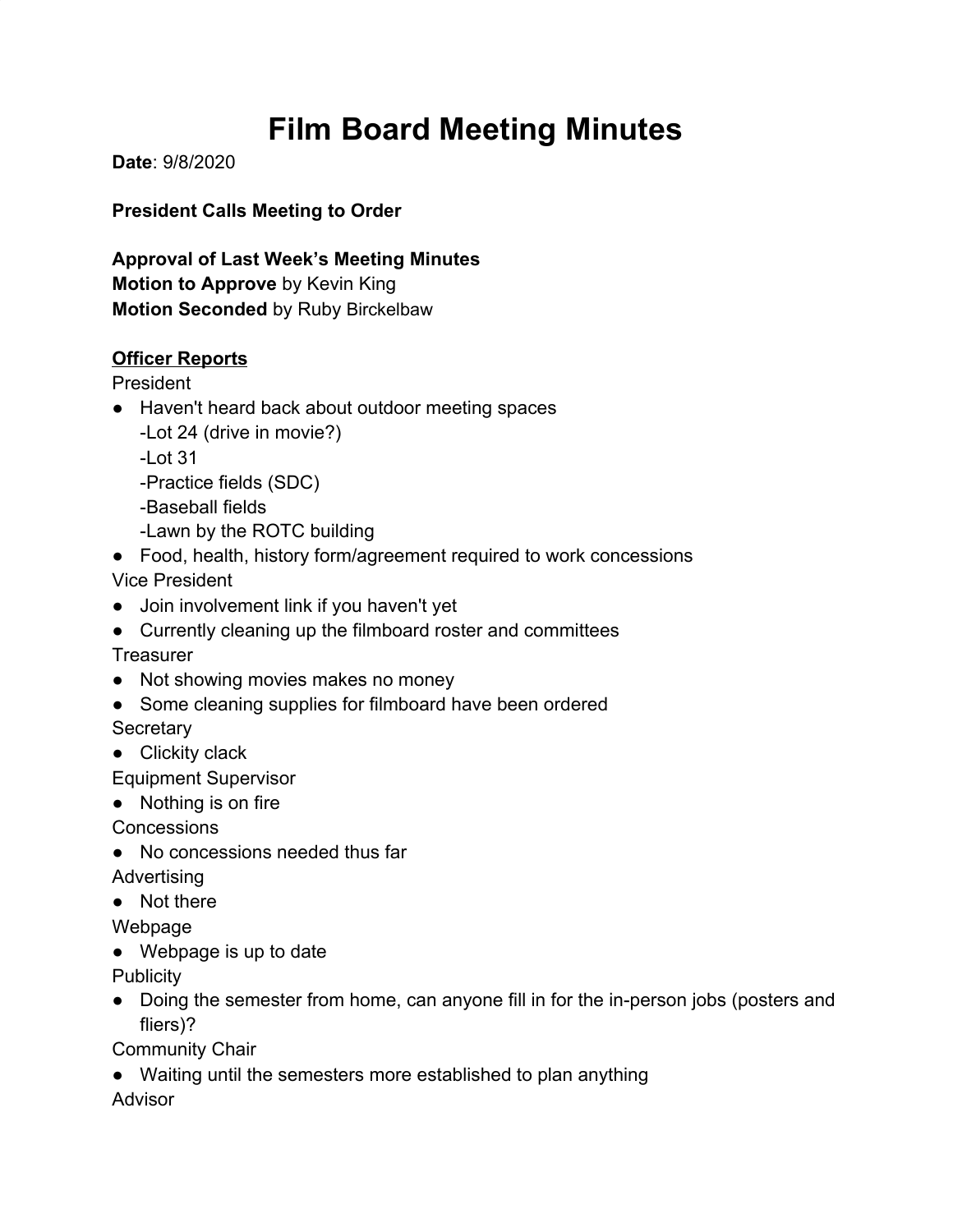● Not there

#### **Committee Reports**

Advertising

● N/A

Equipment

 $\bullet$  N/A

Judicial

 $\bullet$  N/A

Movie

● N/A

## **HOW'S THE BOARD?**

## **Old Business**

Could we do a drive-in movie?

- Current outdoor screen is too small -- Look into putting on a stand
- Unsure of the practicality of it

Popcorn! It'll be harder to do, but still possible - need to follow all restaurant regulations.

- would have to clean machine between show
- Can pre-package popcorn
- How much would we save by not making popcorn? (how much oil we need depends on how much we sell and it takes a while to expire)
- Could we sell bags of chips instead?
- It might make more sense to sell popcorn for events rather than FB shows
- Cleaning the machine between each show may be too much work to be viable

New Film Board t-shirts

- Have the money while movies are on hold
- Technically don't follow MTU rules for how we do shirts (FB pays half, member pays half)

-May have to rent or fully buy instead

- Could have members design and vote now while nothings going on
- Could still wear an older FB shirt to shows where a FB shirt is needed

**Stickers** 

- For K-Day (Please sign up for a K-day spot!)
- Free advertising (or at least we don't have to do much)
- Waterproof and ~22 cents a piece
- Suggested we need more color